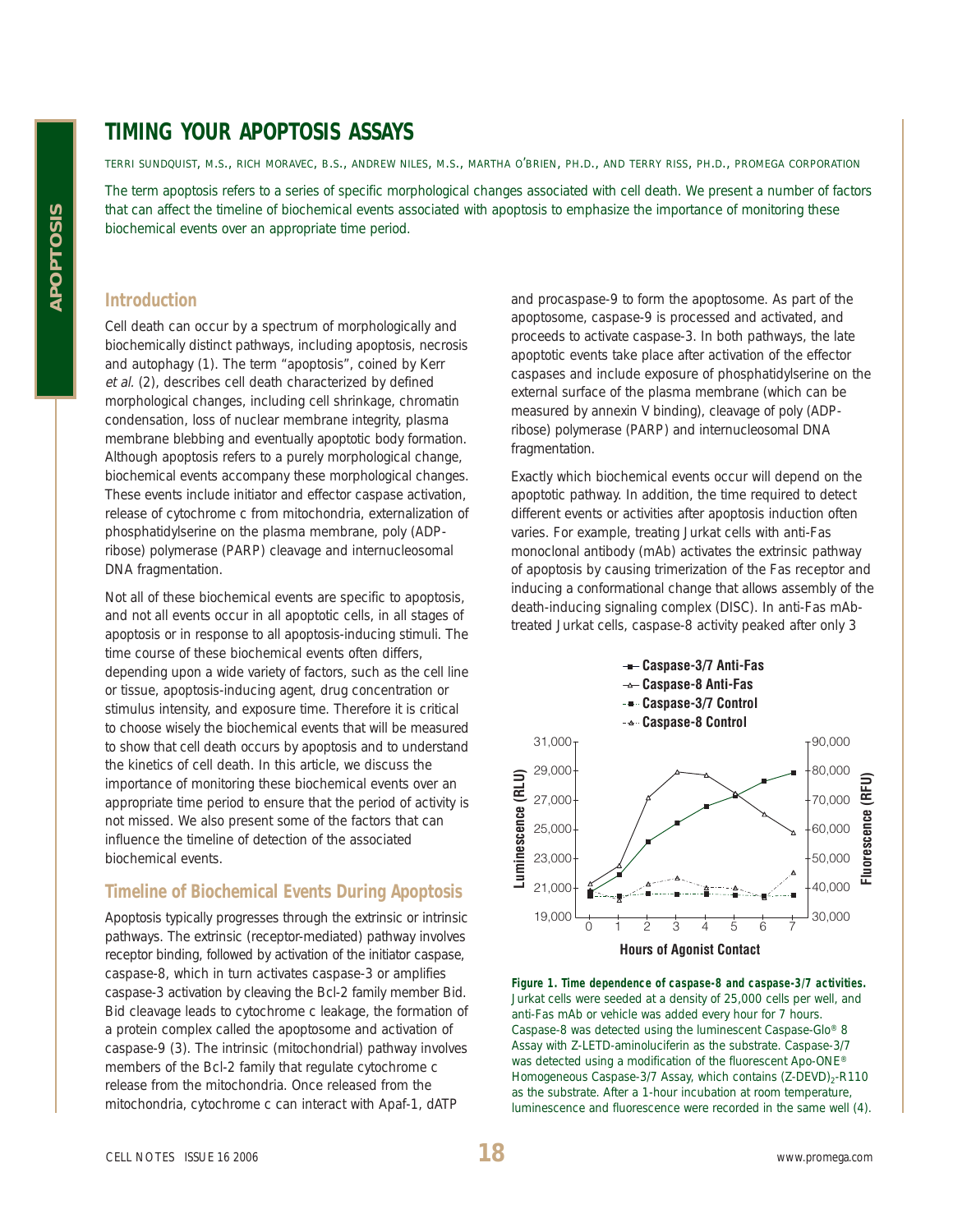# **Timing Apoptosis Assays**



**Figure 2. Time course of TUNEL and PARP cleavage.** Jurkat cells were treated with anti-Fas mAb for the times noted. Cells were double labeled using the DeadEnd™ Fluorometric TUNEL System (Cat.# G3250) to assess DNA fragmentation and with Anti-PARP p85 Fragment pAb (Cat.# G7341), which specifically recognizes the cleaved form of PARP. Each row shows the same field of cells at the noted time point. Each column shows a different staining method as noted. For each time point, the DAPI staining shows the number of Figure 2. Time course of TUNEL and PAR<br>treated with anti-Fas mAb for the times<br>labeled using the DeadEnd<sup>TM</sup> Fluoromet<br>G3250) to assess DNA fragmentation ar<br>Fragment pAb (Cat.# G7341), which sp<br>cleaved form of PARP. Each

hours of treatment, whereas caspase-3/7 activity increased over the 7 hours measured (Figure 1). PARP cleavage peaked at 6 hours, while DNA fragmentation, a late-stage event, did not peak until after 9 hours of treatment (Figure 2). Monitoring these activities before or after the optimal time period could have resulted in little to no signal above background (compare caspase-8 activity in vehicle control and anti-Fas mAb-treated cells at 1 hour and at 7 hours, Figure 1), leading to the erroneous conclusion that the treatment did not induce apoptosis. Thus, it is critical to empirically determine the time at which the activity of interest peaks. Perform initial studies to determine the optimal time, or be sure to examine the activity over a sufficiently broad time period with appropriate time increments to capture peak activity.

Many factors can affect the timeline of apoptotic events, including the cell line or tissue examined, apoptosis-inducing agent, drug concentration or stimulus intensity, and exposure time. We discuss a number of these factors here to emphasize the importance of monitoring these biochemical events over an appropriate time period.

## **Effects of Cell Line or Tissue**

Different cell lines or tissues may respond differently to identical conditions. The same agent may induce apoptosis in one cell line but not in other cells. In some cases, the result of the treatment is the same (cell death), but the mechanism is quite different. Treating HL60 and K562 cells with similar concentrations of doxorubicin produced an apoptotic morphology and DNA laddering in HL60 cells but a necrotic morphology and no DNA fragmentation in K562 cells (5).

Even with an identical apoptosis-inducing stimulus, timelines for the progression of different cells through apoptosis vary. The time required for an activity to peak in one cell line will likely differ from that for another cell line. For example, DNA fragmentation in response to staurosporine treatment peaked at 5–6 hours in EL4 cells (6) but at 24 hours in HCE cells (7). When consulting published protocols to identify apoptosisinducing conditions, do not assume that the effect on your cell line will be the same as that on other cells.

In general, cultured cells induced to undergo apoptosis exhibit signs of apoptotic events much sooner (within hours; 5–10) than cells within tissues (within days; 11–14). When studying an in vivo model, some late apoptotic events may never be detected, as apoptotic cells in tissues are often phagocytosed before late events can be detected.

Some events may be underestimated because the cell line or tissue of interest does not express a necessary protein. The breast cancer cell line MCF-7 lacks a functional caspase-3 gene product, so apoptosis may be underestimated by assays that use DEVD substrates to detect caspase-3/7 activity. Likewise, a cell that does not express a necessary receptor cannot be induced to undergo apoptosis by the extrinsic pathway. A classic example is anti-Fas mAb treatment to induce the extrinsic pathway in Fas receptor-bearing Jurkat cells. Cells that lack the Fas receptor will not undergo apoptosis in response to anti-Fas mAb treatment.

Because of heterogeneity and differences in phases of the cell cycle, individual cells within the same population can undergo apoptotic events at different times. For example, in HeLa cell cultures exposed to ultraviolet light, some cells lost plasma membrane integrity, a late event in apoptosis, before other cells in the same population underwent cytochrome c release from the mitochrondria, a relatively early event in apoptosis (10). Both the time required after UV light treatment to detect the initial apoptotic event and the length of time intervals between apoptotic events varied. In this example, the release of cytochrome c from a single cell occurred during a 5-minute time period, but cytochrome c release from the entire cell population was detected over the course of many hours. Thus, population heterogeneity can reduce the need to monitor the activity of interest over a narrow time period. However, to obtain an accurate temporal resolution of events, single cells must be analyzed (10,15).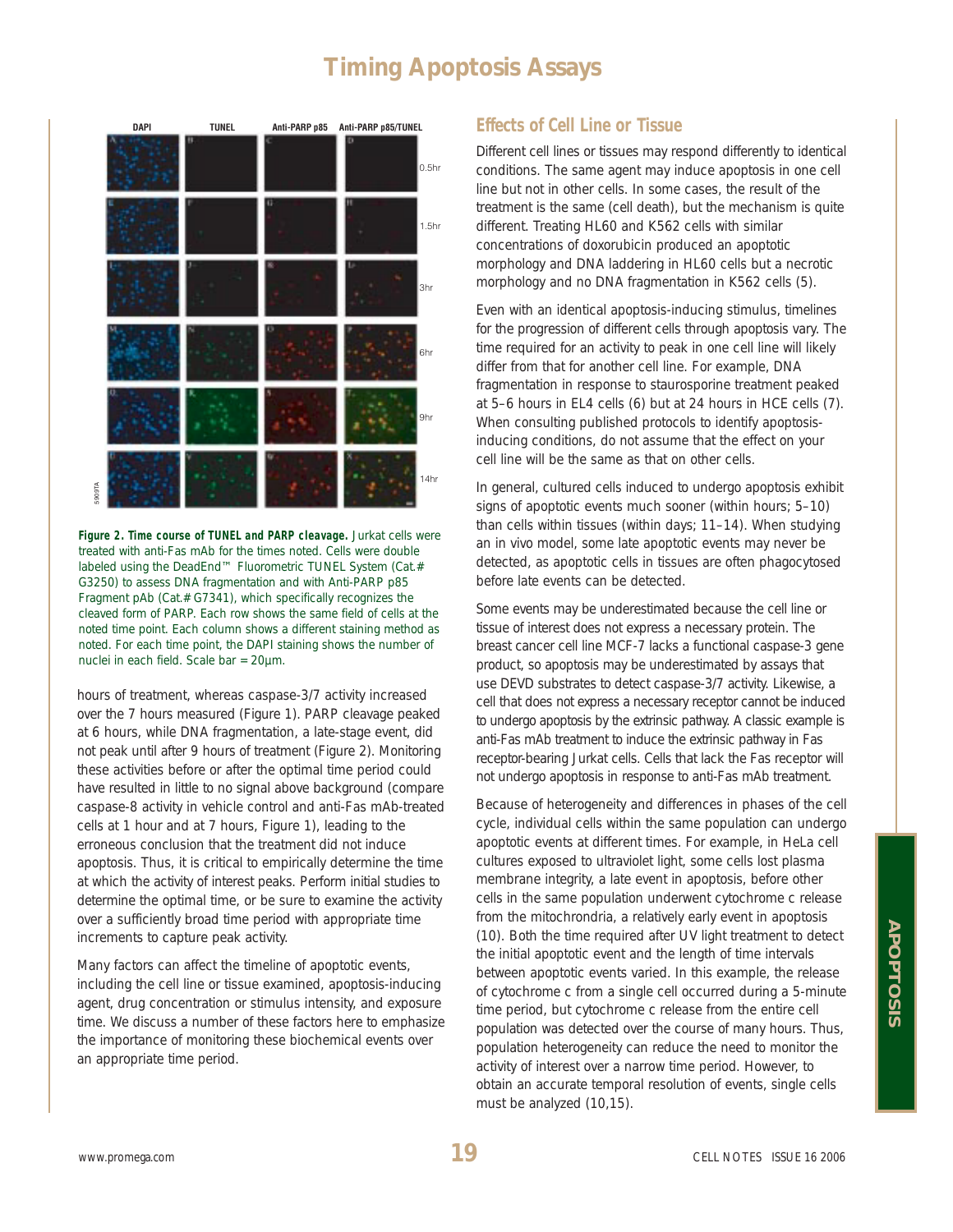# **Timing Apoptosis Assays**

## **Effects of Apoptosis-Inducing Agent**

Different drugs or stimuli can have different effects on the same cell line or tissue. Some agents have no effect on a cell line, whereas other agents might induce necrosis, rather than apoptosis, or even induce different apoptosis pathways. For example, treatment with staurosporine, a protein kinase C inhibitor, but not with anti-Fas mAb induces apoptosis in HeLa cells, which are Fas receptor-deficient. Some methods such as treatment with kinase inhibitors, exposure to ultraviolet (UV) light or X-ray irradiation are more effective at inducing apoptosis in a majority of cells or tissues. However, we recommend choosing an appropriate apoptosis-inducing agent carefully. Consult published literature or perform preliminary experiments to be sure that the agent induces apoptosis in your cell line of interest. The Promega Apoptosis Assistant, which is available at: **www.promega.com/apoasst/** also can be a useful resource.

### **Effects of Drug Concentration or Stimulus Intensity and Exposure Time**

The concentration of a drug or intensity of the stimulus can also affect the cells' response. A lower drug concentration may have no effect or even an unintended effect. For example, treating HeLa cells with low concentrations of the cardiac glycosides ouabain, strophantidin, digoxin and digoxygenin stimulated, rather than inhibited, cell growth as measured by a change in absorbance following crystal violet staining. At higher drug concentrations, the same drugs induced apoptosis (16). At an inappropriately high concentration or intensity, an apoptosisinducing stimulus can induce necrosis rather than apoptosis.

Exposure time also has an effect. In general, induction of apoptosis using lower drug concentrations or a less intense stimulus requires longer exposure times. Thus,  $EC_{50}$  values decrease as exposure time increases (9,16). Whereas exposure of HeLa cells to low cardiac glycoside concentrations for 48 hours stimulated cell growth, growth after 72 or 96 hours was neither stimulated nor inhibited. At higher drug concentrations, the inhibitory effect on cell growth was more pronounced with increasing exposure times. Thus, the time that a cell is subjected to a toxin or injury can also greatly affect experimental results and conclusions. Treatments that seem to have little or no short term effect can have dramatically different effects over the long term.

Even under conditions that induce apoptosis, the times at which specific apoptotic events occur can vary with exposure time. The time at which caspase-3 activity peaks in tamoxifen-treated HepG2 cells depends upon the drug concentration and also the exposure time (Figure 3; 17). At the higher tamoxifen concentrations, caspase-3 activity peaked after only 1–2 hours, but at lower tamoxifen concentrations, caspase-3 activity did not peak until after a



**Figure 3. Caspase-3 activity measured from HepG2 cells treated with 0–100µM tamoxifen for 0–24 hours.** HepG2 cells were seeded at 25,000 cells/well in a 96-well plate and cultured overnight. Tamoxifen stock solution in DMSO was further diluted into RPMI medium and added at staggered times. All wells without tamoxifen contained a final concentration of 0.2% DMSO. Caspase-3/7 activity was measured using the luminescent Caspase-Glo® 3/7 Assay. The Caspase-Glo® 3/7 Reagent (100µl/well) was added at the appropriate time point after tamoxifen addition, and the assay plates were incubated at ambient temperature for 1 hour prior to recording luminescence. The luminescence value for the control of culture medium without cells was 708  $\pm$  68 (data not shown). Data shown represent the mean  $\pm$  SD (n = 3). Reprinted with permission from **Tamoxifen (µM)**<br> **Figure 3. Caspase-3 activity measured from HepG2 cells treated wi<br>
0–100µM tamoxifen for 0–24 hours. HepG2 cells were seeded at<br>
25,000 cells/well in a 96-well plate and cultured overnight. Tamo:<br>
stock** 

much longer exposure (24 hours). We recommend performing an initial dose response curve to identify an appropriate drug concentration or stimulus intensity to induce apoptosis in the cell or tissue of interest. Be sure to examine the activity over a sufficiently broad time period with appropriate time increments to capture peak activity.

## **Effect of Cell Culture Conditions**

As described above, the cell line used to examine apoptosis can have a dramatic effect on experimental results. However, a perhaps lesser known fact is that the culture conditions can also have an effect (9). Factors such as cell density, passage number and the density to which the parental stock culture was grown can affect cell physiology, and subsequently, may affect the ability to respond to a stimulus. Relatively high cell numbers seem to have a protective effect; perhaps the drug is binding nonspecifically to the cell surface or cellular proteins in the medium to reduce the effective drug concentration. When HepG2 cells at different densities were treated with increasing concentrations of tamoxifen, drug potency increased (lower  $EC_{50}$  value) as cell number decreased (Figure 4). Because the exposure time required for peak caspase-3/7 activity increases